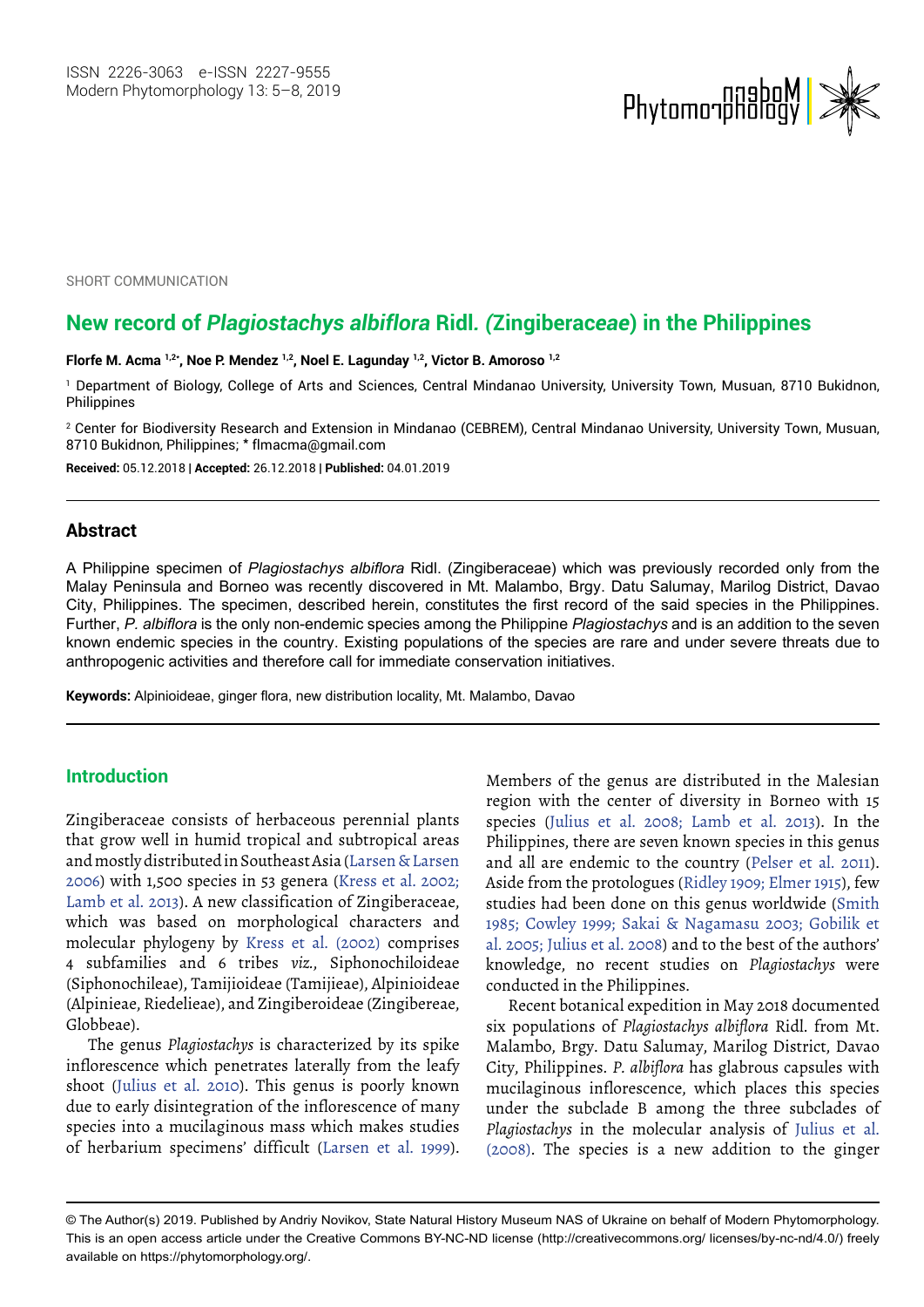#### $6$  | Acma et al.

flora of the Philippines and is an addition to the seven previously known endemic *Plagiostachys* in the country, viz., *P. corrugata* Elmer, *P. elegans* Ridl., *P. escritorii* Elmer, *P. lata* Elmer, *P. parviflora* (C.Presl) Ridl., *P. philippinensis* Ridl. and *P. rolfei* (K.Schum.) Ridl. (Ridley 1909; Elmer 1915; Pelser et al. 2011 onwards). However, *P. albiflora* is the only non-endemic species of *Plagiostachys* in the Philippines as this species is previously recorded in the Malay Peninsula and Borneo (Lamb et al. 2013). A full description of the species is presented herein along with its phenology, updated distribution, habitat and ecology, and threats and conservation implications.

## **Methods**

The documentation of *P. albiflora* in May 7-12, 2018 was part of the research project on inventory and assessment of Flora in Marilog Forest Reserve, Southern Mindanao, Philippines (Fig. 1).

A total of 21 plots were established in Mt. Malambo and all herbaceous plants and vines found within the plots were counted and recorded. Morphological descriptions of the vegetative and reproductive parts of *P. albiflora* were done using fresh plant samples while the microscopic examinations were done in the laboratory utilizing the spirit collections of the flowers. Online e-flora of the Philippines (Pelser et al. 2011 onwards), digitized plant specimens available in Global Plants on JSTOR, protologues (Ridley 1909; Elmer 1915), checklists and related literature (Larsen et al. 1999; Maknoi & Sirirugsa 2002; Poulsen 2006; Larsen & Larsen 2006; Julius et al. 2008; Julius et al. 2010; Lamb et al. 2013) were used for identification and comparison of the species. Voucher specimens were prepared and deposited at the CMUH.

### **Taxonomy**

*Plagiostachys albiflora* Ridl. Journ. Roy. As. Soc. S. Br. 50: 150. 1908 (Fig. 2). Terrestrial clumping herb and reached a height of 1-1.5 m. Rhizome thick, brownish-white, 21- 27 cm long, 4.7-6.2 cm in diameter. Leaves narrowly lanceolate to obovate, green, glabrous, 25-57 cm long by 9-11 cm wide in upper leaves, narrower, 20-25 cm long by 8-10 cm wide in lower leaves, base cuneate, apex caudate, margin entire; ligule bilobed, glabrous both surfaces, abaxial lighter, greenish-brown, 0.7-1.2 cm long by 1.1-1.3 cm wide; petiole glabrous, green, groove, 1.5-1.9 cm long; leaf sheaths glabrous.

Inflorescence penetrates laterally from the leaf sheath, 7-14 cm above ground, 5.3-7.6 cm long by 2.8-3.9 cm wide; peduncle hairy, 0.8 cm. Bracts oblong, creamywhite to brown towards the top, pink towards the base. Calyx ovate, glabrous, white with red apex, 3-tooth, 0.7- 1.4 cm long. Corolla tube white, glabrous, 5.3-6.9 mm long; corolla lobes lanceolate, boat-shaped, apex rounded to acute, white with pinkish in the tip,  $4.2 \times 8.6$  mm. Labellum obovate, white with yellow in the middle and red lines on either side and red rays toward the margins, hairy at base, 7.6-8.4 cm long by 6.7-8. 4 cm wide, decaying. Pistil: stigma 2 mm long × 1.6 mm wide, style 3 mm long. Stamen: anther white, 4.2-4.8 mm long by 1.6-1.9 mm wide, filament white, 1.7-2.6 mm long. Fruits obviate to globose, green, 6-8 cm long × 5 cm wide. Seeds white, numerous. The Philippine materials are smaller compared to the materials from Borneo.

**Phenology:** Flowering and fruiting stages of this species were observed between the months of April to June.

**Uses:** The fruits are edible (Kulip et al. 2000) and sap from the stem is applied to mouth ulcers and solution of the stem is taken for high blood and diabetes (ITTO Project 2017). However, there are no reported uses of this plant from the people of the adjacent communities where this species was recorded.

**Propagation:** The species can be easily propagated using rhizomes. Three rhizomes were brought to Bukidnon (adjacent province) for *ex situ* conservation and had 100% survival under garden conditions in Central Mindanao University of Musuan, Bukidnon, Philippines.

**Ecology and habitat:** Populations of *P. albiflora* was discovered several meters away from the population of *Mitrastemon yamamotoi* Makino (Mitrastemonaceae), a recently recorded species in the Philippines by Amoroso et al. (2018).



**Figure 1.** Study site spot map (yellow balloons). A) Philippines, B) Mindanao Island (Marilog District, Davao City-red), C) Transect route (green paths). Red polygons–20 × 20 m established plots for extensive floristic inventory (©2018 Google, image©2018 CNES/Airbus).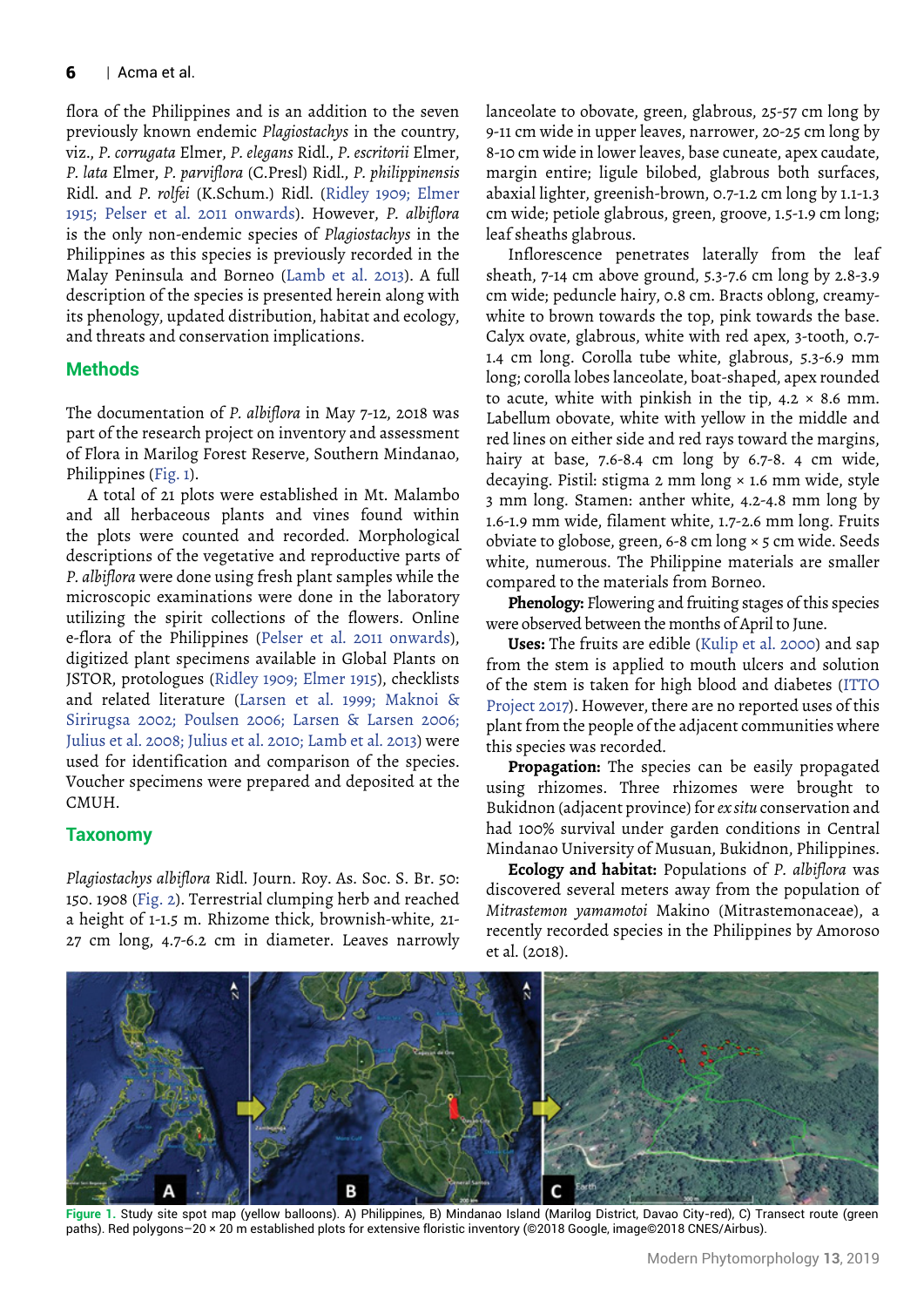

**Figure 2.** *Plagiostachys albiflora* Ridl. A) habit, B) leaf blade, C) leaf apex, D) leaf base, E) petiole (pe) and ligule (li), F) inflorescence (inset: flower), H) infructescence.

*P. albiflora* was observed in the slope area in the shade of a mixed dipterocarp forest dominated by *Lithocarpus* spp. (Fagaceae) and *Canarium* spp. (Burseraceae). Moreover, the area was dominated by several plant species, such as *Alsophila fuliginosa* Christ (Cyatheaceae), *Angiopteris palmiformis* (Cav.) C. Chr. (Marattiaceae), *Musa textilis* Nées (Musaceae), *Arisaema polyphyllum* (Blanco) Merr. (Araceae), *Calamus mollis* Blanco (Arecaceae), *Medinilla* sp. (Melastomataceae) and *Mackinlaya celebica* (Harms) Philipson (Araliaceae). Other ginger species observed near the area were *Alpinia alpina* (Elmer) R.M.Sm., *Etlingera fimbriobracteata* (K.Schum.) R.M.Sm., *Etlingera philippinensis* (Ridl.) R.M.Sm., *Hornstedtia lophophora* Ridl. and *Plagiostachys* sp. The habitat preference of this species is also similar to that of the other ginger species

from other genera (Larsen et al. 1999; Acma 2010; Acma & Mendez 2018).

The area lies at coordinates  $7^{\circ}22'40''$  N 125°19'38" E near Bukidnon boundary with a cool climate owing to its relatively high elevation of 1,200 masl. The mountain has clayish soil having 82.15% clay, pH of 4.60 and organic matter of 6.73% according to the report of Acma (2010).

**Distribution:** Widespread in the Malay Peninsula and Borneo (Lamb et al. 2013), but recorded in Mt. Malambo, Barangay Datu Salumay, Marilog District, Davao City, Philippines as this present study reports.

**Specimen examined:** Philippines. Mindanao, Davao City, Marilog District, Barangay Datu Salumay, Mt. Malambo, 1350 masl, 9 May 2018, V.B. Amoroso 10783 with Acma and Mendez (CMUH).